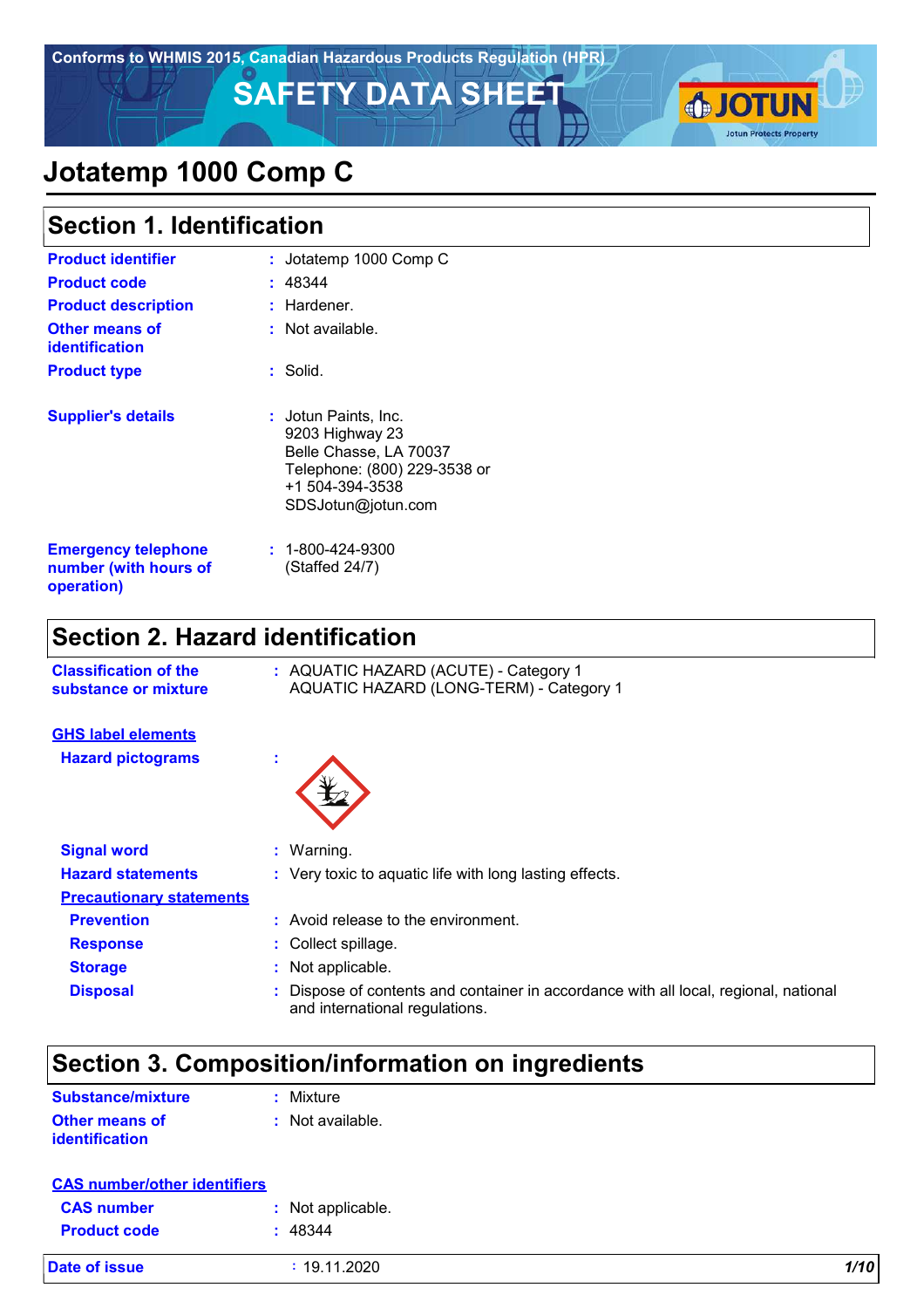### **Section 3. Composition/information on ingredients**

| <b>Ingredient name</b> | $\bullet$<br>$\prime$ | <b>CAS number</b> |
|------------------------|-----------------------|-------------------|
| I zinc                 | $\geq 90$             | 7440-66-6         |

**There are no additional ingredients present which, within the current knowledge of the supplier and in the concentrations applicable, are classified as hazardous to health or the environment and hence require reporting in this section.**

**Occupational exposure limits, if available, are listed in Section 8.**

### **Section 4. First-aid measures**

| <b>Description of necessary first aid measures</b> |                                                                                                                                                                                                                                                                                                                                                                                                                                                                                                                                                                                                                                                                                                                                                                                                                              |
|----------------------------------------------------|------------------------------------------------------------------------------------------------------------------------------------------------------------------------------------------------------------------------------------------------------------------------------------------------------------------------------------------------------------------------------------------------------------------------------------------------------------------------------------------------------------------------------------------------------------------------------------------------------------------------------------------------------------------------------------------------------------------------------------------------------------------------------------------------------------------------------|
| <b>Eye contact</b>                                 | : Immediately flush eyes with plenty of water, occasionally lifting the upper and lower<br>eyelids. Check for and remove any contact lenses. Continue to rinse for at least 10<br>minutes. Get medical attention if irritation occurs.                                                                                                                                                                                                                                                                                                                                                                                                                                                                                                                                                                                       |
| <b>Inhalation</b>                                  | : Remove victim to fresh air and keep at rest in a position comfortable for breathing.<br>If not breathing, if breathing is irregular or if respiratory arrest occurs, provide<br>artificial respiration or oxygen by trained personnel. It may be dangerous to the<br>person providing aid to give mouth-to-mouth resuscitation. Get medical attention if<br>adverse health effects persist or are severe. If unconscious, place in recovery<br>position and get medical attention immediately. Maintain an open airway. Loosen<br>tight clothing such as a collar, tie, belt or waistband.                                                                                                                                                                                                                                 |
| <b>Skin contact</b>                                | : Flush contaminated skin with plenty of water. Remove contaminated clothing and<br>shoes. Get medical attention if symptoms occur. Wash clothing before reuse.<br>Clean shoes thoroughly before reuse.                                                                                                                                                                                                                                                                                                                                                                                                                                                                                                                                                                                                                      |
| <b>Ingestion</b>                                   | : Wash out mouth with water. Remove dentures if any. Remove victim to fresh air<br>and keep at rest in a position comfortable for breathing. If material has been<br>swallowed and the exposed person is conscious, give small quantities of water to<br>drink. Stop if the exposed person feels sick as vomiting may be dangerous. Do not<br>induce vomiting unless directed to do so by medical personnel. If vomiting occurs,<br>the head should be kept low so that vomit does not enter the lungs. Get medical<br>attention if adverse health effects persist or are severe. Never give anything by<br>mouth to an unconscious person. If unconscious, place in recovery position and get<br>medical attention immediately. Maintain an open airway. Loosen tight clothing such<br>as a collar, tie, belt or waistband. |

| <b>Most important symptoms/effects, acute and delayed</b> |                                                                                                                                                                               |
|-----------------------------------------------------------|-------------------------------------------------------------------------------------------------------------------------------------------------------------------------------|
| <b>Potential acute health effects</b>                     |                                                                                                                                                                               |
| <b>Eye contact</b>                                        | : No known significant effects or critical hazards.                                                                                                                           |
| <b>Inhalation</b>                                         | : No known significant effects or critical hazards.                                                                                                                           |
| <b>Skin contact</b>                                       | : No known significant effects or critical hazards.                                                                                                                           |
| Ingestion                                                 | : No known significant effects or critical hazards.                                                                                                                           |
| <b>Over-exposure signs/symptoms</b>                       |                                                                                                                                                                               |
| Eye contact                                               | : No specific data.                                                                                                                                                           |
| <b>Inhalation</b>                                         | : No specific data.                                                                                                                                                           |
| <b>Skin contact</b>                                       | : No specific data.                                                                                                                                                           |
| <b>Ingestion</b>                                          | : No specific data.                                                                                                                                                           |
|                                                           |                                                                                                                                                                               |
|                                                           | Indication of immediate medical attention and special treatment needed, if necessary                                                                                          |
| Notes to physician                                        | : Treat symptomatically. Contact poison treatment specialist immediately if large<br>quantities have been ingested or inhaled.                                                |
| <b>Specific treatments</b>                                | : No specific treatment.                                                                                                                                                      |
| <b>Protection of first-aiders</b>                         | : No action shall be taken involving any personal risk or without suitable training. It<br>may be dangerous to the person providing aid to give mouth-to-mouth resuscitation. |

#### **See toxicological information (Section 11)**

| <b>Date of issue</b><br>. | 1.2020<br>19.<br>л л | 2/10 |
|---------------------------|----------------------|------|
|                           |                      |      |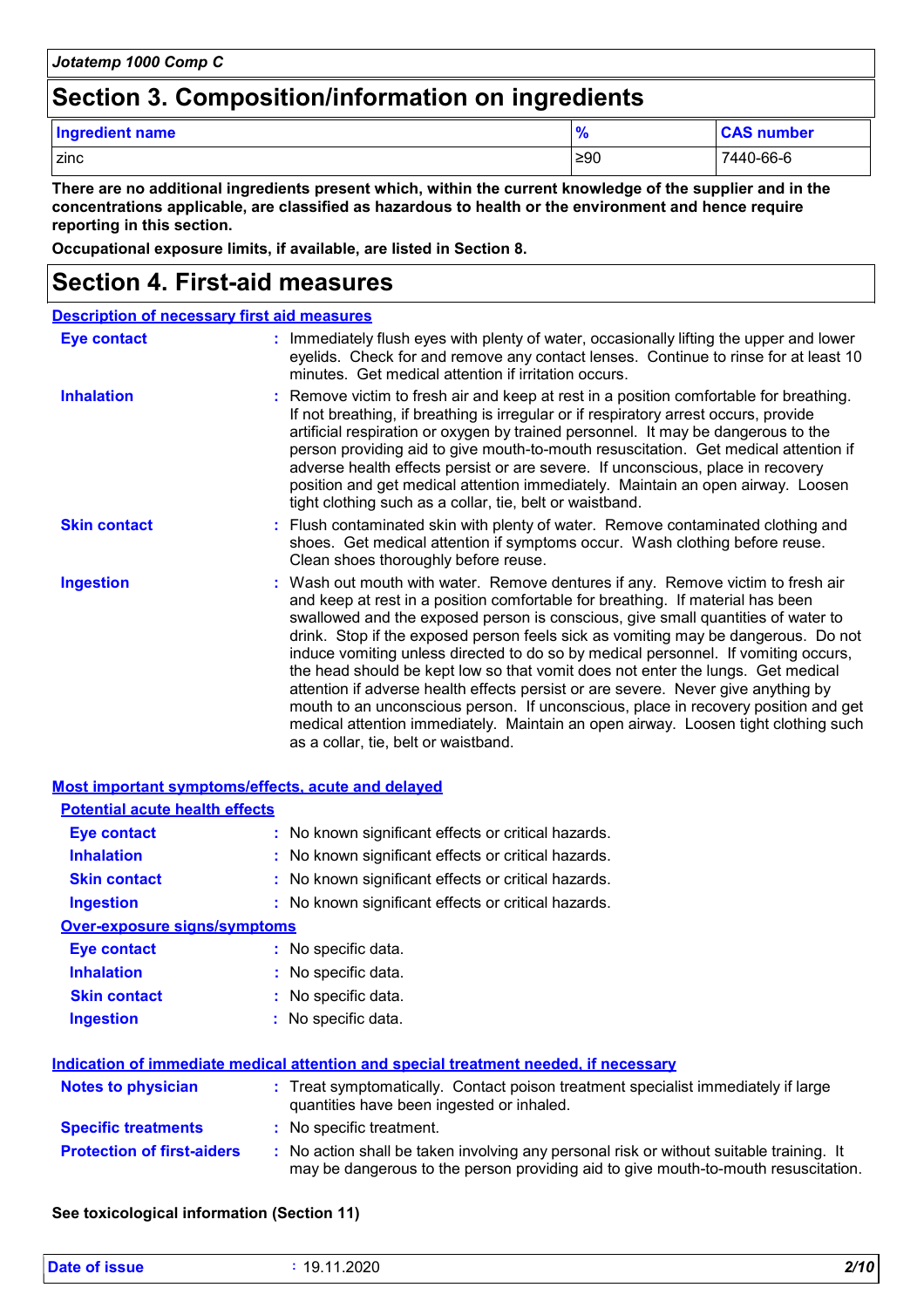### **Section 5. Fire-fighting measures**

| <b>Extinguishing media</b><br><b>Suitable extinguishing</b><br>media<br>Unsuitable extinguishing<br>media | : Use an extinguishing agent suitable for the surrounding fire.<br>: None known.                                                                                                                                 |
|-----------------------------------------------------------------------------------------------------------|------------------------------------------------------------------------------------------------------------------------------------------------------------------------------------------------------------------|
| <b>Specific hazards arising</b><br>from the chemical                                                      | : This material is very toxic to aquatic life with long lasting effects. Fire water<br>contaminated with this material must be contained and prevented from being<br>discharged to any waterway, sewer or drain. |
| <b>Hazardous thermal</b><br>decomposition products                                                        | : Decomposition products may include the following materials:<br>metal oxide/oxides                                                                                                                              |
| <b>Special protective actions</b><br>for fire-fighters                                                    | : Promptly isolate the scene by removing all persons from the vicinity of the incident if<br>there is a fire. No action shall be taken involving any personal risk or without<br>suitable training.              |
| <b>Special protective</b><br>equipment for fire-fighters                                                  | : Fire-fighters should wear appropriate protective equipment and self-contained<br>breathing apparatus (SCBA) with a full face-piece operated in positive pressure<br>mode.                                      |

### **Section 6. Accidental release measures**

|                                                              | <b>Personal precautions, protective equipment and emergency procedures</b>                                                                                                                                                                                                                                                                                                        |
|--------------------------------------------------------------|-----------------------------------------------------------------------------------------------------------------------------------------------------------------------------------------------------------------------------------------------------------------------------------------------------------------------------------------------------------------------------------|
| For non-emergency<br>personnel                               | : No action shall be taken involving any personal risk or without suitable training.<br>Evacuate surrounding areas. Keep unnecessary and unprotected personnel from<br>entering. Do not touch or walk through spilled material. Provide adequate<br>ventilation. Wear appropriate respirator when ventilation is inadequate. Put on<br>appropriate personal protective equipment. |
|                                                              | <b>For emergency responders</b> : If specialized clothing is required to deal with the spillage, take note of any<br>information in Section 8 on suitable and unsuitable materials. See also the<br>information in "For non-emergency personnel".                                                                                                                                 |
| <b>Environmental precautions</b>                             | : Avoid dispersal of spilled material and runoff and contact with soil, waterways,<br>drains and sewers. Inform the relevant authorities if the product has caused<br>environmental pollution (sewers, waterways, soil or air). Water polluting material.<br>May be harmful to the environment if released in large quantities. Collect spillage.                                 |
| <b>Methods and materials for containment and cleaning up</b> |                                                                                                                                                                                                                                                                                                                                                                                   |
| <b>Small spill</b>                                           | : Move containers from spill area. Vacuum or sweep up material and place in a<br>designated, labeled waste container. Dispose of via a licensed waste disposal<br>contractor.                                                                                                                                                                                                     |
| <b>Large spill</b>                                           | : Move containers from spill area. Approach release from upwind. Prevent entry into<br>sewers, water courses, basements or confined areas. Vacuum or sweep up<br>material and place in a designated, labeled waste container. Dispose of via a<br>licensed waste disposal contractor. Note: see Section 1 for emergency contact<br>information and Section 13 for waste disposal. |

# **Section 7. Handling and storage**

#### **Precautions for safe handling**

| <b>Protective measures</b> | : Put on appropriate personal protective equipment (see Section 8). Do not ingest.<br>Avoid contact with eyes, skin and clothing. Avoid release to the environment. Keep<br>in the original container or an approved alternative made from a compatible material,<br>kept tightly closed when not in use. Empty containers retain product residue and<br>can be hazardous. Do not reuse container. |
|----------------------------|----------------------------------------------------------------------------------------------------------------------------------------------------------------------------------------------------------------------------------------------------------------------------------------------------------------------------------------------------------------------------------------------------|
|                            |                                                                                                                                                                                                                                                                                                                                                                                                    |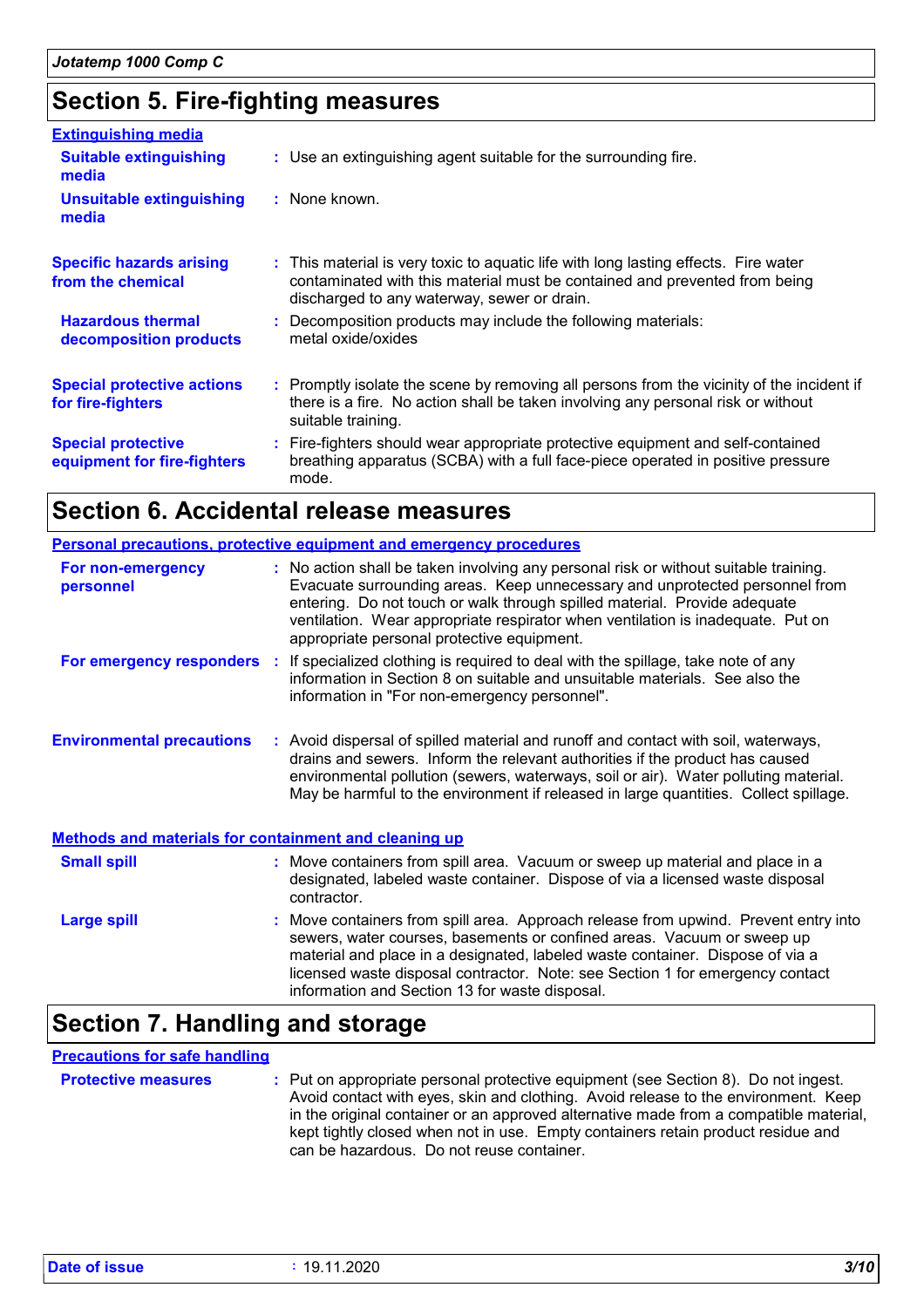### **Section 7. Handling and storage**

| <b>Advice on general</b><br>occupational hygiene                                 | : Eating, drinking and smoking should be prohibited in areas where this material is<br>handled, stored and processed. Workers should wash hands and face before<br>eating, drinking and smoking. Remove contaminated clothing and protective<br>equipment before entering eating areas. See also Section 8 for additional<br>information on hygiene measures.                                                                                                                                                                                                                      |
|----------------------------------------------------------------------------------|------------------------------------------------------------------------------------------------------------------------------------------------------------------------------------------------------------------------------------------------------------------------------------------------------------------------------------------------------------------------------------------------------------------------------------------------------------------------------------------------------------------------------------------------------------------------------------|
| <b>Conditions for safe storage,</b><br>including any<br><b>incompatibilities</b> | : Store in accordance with local regulations. Store in original container protected<br>from direct sunlight in a dry, cool and well-ventilated area, away from incompatible<br>materials (see Section 10) and food and drink. Keep container tightly closed and<br>sealed until ready for use. Containers that have been opened must be carefully<br>resealed and kept upright to prevent leakage. Do not store in unlabeled containers.<br>Use appropriate containment to avoid environmental contamination. See Section 10<br>for incompatible materials before handling or use. |

# **Section 8. Exposure controls/personal protection**

| <b>Control parameters</b>                  |                                                                                                                                                                                                                                                                                                                                                                                                                                                                                                                                                                                                                                                                                                                                                                                            |
|--------------------------------------------|--------------------------------------------------------------------------------------------------------------------------------------------------------------------------------------------------------------------------------------------------------------------------------------------------------------------------------------------------------------------------------------------------------------------------------------------------------------------------------------------------------------------------------------------------------------------------------------------------------------------------------------------------------------------------------------------------------------------------------------------------------------------------------------------|
| <b>Occupational exposure limits</b>        |                                                                                                                                                                                                                                                                                                                                                                                                                                                                                                                                                                                                                                                                                                                                                                                            |
| None.                                      |                                                                                                                                                                                                                                                                                                                                                                                                                                                                                                                                                                                                                                                                                                                                                                                            |
|                                            |                                                                                                                                                                                                                                                                                                                                                                                                                                                                                                                                                                                                                                                                                                                                                                                            |
| <b>Appropriate engineering</b><br>controls | : Good general ventilation should be sufficient to control worker exposure to airborne<br>contaminants.                                                                                                                                                                                                                                                                                                                                                                                                                                                                                                                                                                                                                                                                                    |
| <b>Environmental exposure</b><br>controls  | : Emissions from ventilation or work process equipment should be checked to ensure<br>they comply with the requirements of environmental protection legislation. In some<br>cases, fume scrubbers, filters or engineering modifications to the process<br>equipment will be necessary to reduce emissions to acceptable levels.                                                                                                                                                                                                                                                                                                                                                                                                                                                            |
| <b>Individual protection measures</b>      |                                                                                                                                                                                                                                                                                                                                                                                                                                                                                                                                                                                                                                                                                                                                                                                            |
| <b>Hygiene measures</b>                    | Wash hands, forearms and face thoroughly after handling chemical products, before<br>eating, smoking and using the lavatory and at the end of the working period.<br>Appropriate techniques should be used to remove potentially contaminated clothing.<br>Wash contaminated clothing before reusing. Ensure that eyewash stations and<br>safety showers are close to the workstation location.                                                                                                                                                                                                                                                                                                                                                                                            |
| <b>Eye/face protection</b>                 | : Safety eyewear complying with an approved standard should be used when a risk<br>assessment indicates this is necessary to avoid exposure to liquid splashes, mists,<br>gases or dusts. If contact is possible, the following protection should be worn,<br>unless the assessment indicates a higher degree of protection: safety glasses with<br>side-shields.                                                                                                                                                                                                                                                                                                                                                                                                                          |
| <b>Skin protection</b>                     |                                                                                                                                                                                                                                                                                                                                                                                                                                                                                                                                                                                                                                                                                                                                                                                            |
| <b>Hand protection</b>                     | : Chemical-resistant, impervious gloves complying with an approved standard should<br>be worn at all times when handling chemical products if a risk assessment indicates<br>this is necessary. Considering the parameters specified by the glove manufacturer,<br>check during use that the gloves are still retaining their protective properties. It<br>should be noted that the time to breakthrough for any glove material may be<br>different for different glove manufacturers. In the case of mixtures, consisting of<br>several substances, the protection time of the gloves cannot be accurately<br>estimated.                                                                                                                                                                  |
|                                            | There is no one glove material or combination of materials that will give unlimited<br>resistance to any individual or combination of chemicals.<br>The breakthrough time must be greater than the end use time of the product.<br>The instructions and information provided by the glove manufacturer on use,<br>storage, maintenance and replacement must be followed.<br>Gloves should be replaced regularly and if there is any sign of damage to the glove<br>material.<br>Always ensure that gloves are free from defects and that they are stored and used<br>correctly.<br>The performance or effectiveness of the glove may be reduced by physical/chemical<br>damage and poor maintenance.<br>Barrier creams may help to protect the exposed areas of the skin but should not be |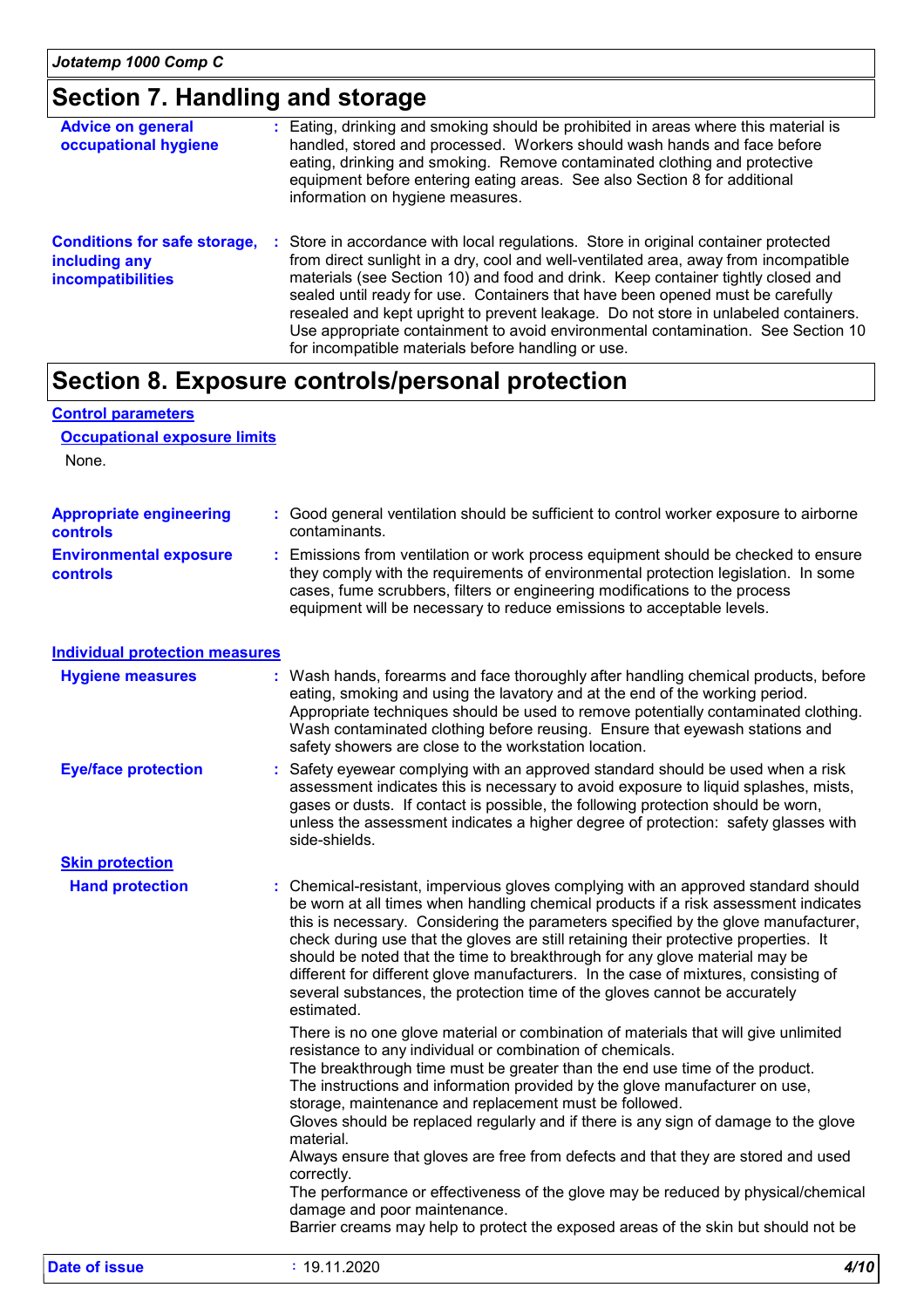### **Section 8. Exposure controls/personal protection**

|                               | applied once exposure has occurred.                                                                                                                                                                                                                                                 |
|-------------------------------|-------------------------------------------------------------------------------------------------------------------------------------------------------------------------------------------------------------------------------------------------------------------------------------|
|                               | Wear suitable gloves tested to EN374.                                                                                                                                                                                                                                               |
|                               | Recommended, gloves(breakthrough time) > 8 hours: nitrile rubber                                                                                                                                                                                                                    |
| <b>Body protection</b>        | : Personal protective equipment for the body should be selected based on the task<br>being performed and the risks involved and should be approved by a specialist<br>before handling this product.                                                                                 |
| <b>Other skin protection</b>  | : Appropriate footwear and any additional skin protection measures should be<br>selected based on the task being performed and the risks involved and should be<br>approved by a specialist before handling this product.                                                           |
| <b>Respiratory protection</b> | : Based on the hazard and potential for exposure, select a respirator that meets the<br>appropriate standard or certification. Respirators must be used according to a<br>respiratory protection program to ensure proper fitting, training, and other important<br>aspects of use. |

# **Section 9. Physical and chemical properties**

| <b>Appearance</b>                                 |                             |                     |
|---------------------------------------------------|-----------------------------|---------------------|
| <b>Physical state</b>                             | Solid.<br>÷.                |                     |
| <b>Color</b>                                      | : Gray.                     |                     |
| Odor                                              | Characteristic.             |                     |
| <b>Odor threshold</b>                             | Not available.<br>ŧ.        |                     |
| pH                                                | Not available.              |                     |
| <b>Melting point</b>                              | Not available.              |                     |
| <b>Boiling point</b>                              | : Not available.            |                     |
| <b>Flash point</b>                                | : Not applicable.           |                     |
| <b>Evaporation rate</b>                           | Not available.              |                     |
| <b>Flammability (solid, gas)</b>                  | : Not available.            |                     |
| Lower and upper explosive<br>(flammable) limits   | : Not available.            |                     |
| <b>Vapor pressure</b>                             | : Not available.            |                     |
| <b>Vapor density</b>                              | $:$ Not available.          |                     |
| <b>Relative density</b>                           | : $7.104$ g/cm <sup>3</sup> | 59.28 pounds/gallon |
| <b>Solubility</b>                                 | Not available.<br>÷.        |                     |
| <b>Partition coefficient: n-</b><br>octanol/water | : Not available.            |                     |
| <b>Auto-ignition temperature</b>                  | : Not available.            |                     |
| <b>Decomposition temperature</b>                  | : Not available.            |                     |
| <b>Viscosity</b>                                  | Not available.              |                     |

### **Section 10. Stability and reactivity**

| <b>Reactivity</b>                                   | : No specific test data related to reactivity available for this product or its ingredients. |
|-----------------------------------------------------|----------------------------------------------------------------------------------------------|
| <b>Chemical stability</b>                           | : The product is stable.                                                                     |
| <b>Possibility of hazardous</b><br><b>reactions</b> | : Under normal conditions of storage and use, hazardous reactions will not occur.            |
| <b>Conditions to avoid</b>                          | : No specific data.                                                                          |
| <b>Incompatible materials</b>                       | : No specific data.                                                                          |

| Date of<br>f issue | റററ<br>19.<br>.uzu | 5/10<br>$\sim$ $\sim$ |
|--------------------|--------------------|-----------------------|
|                    |                    |                       |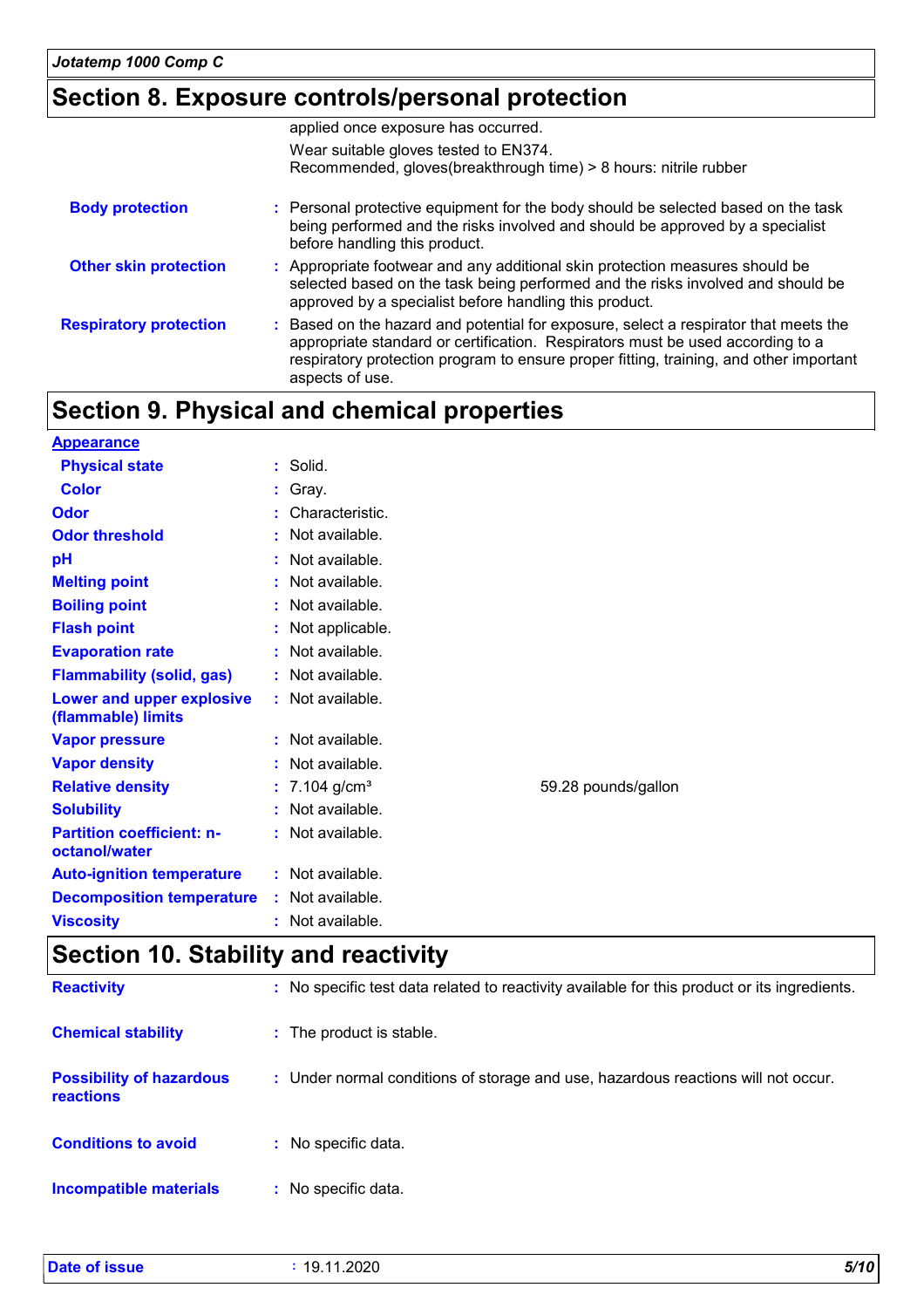### **Section 10. Stability and reactivity**

**Hazardous decomposition products**

Under normal conditions of storage and use, hazardous decomposition products **:** should not be produced.

### **Section 11. Toxicological information**

#### **Information on toxicological effects**

#### **Acute toxicity**

Not available.

#### **Irritation/Corrosion**

| <b>Product/ingredient name</b> | Result               | <b>Species</b> | <b>Score</b> | <b>Exposure</b>                                 | <b>Observation</b> |
|--------------------------------|----------------------|----------------|--------------|-------------------------------------------------|--------------------|
| zinc                           | Skin - Mild irritant | <b>Human</b>   |              | I72 hours 300 I -<br>Micrograms<br>Intermittent |                    |

### **Sensitization**

Not available.

#### **Mutagenicity**

Not available.

#### **Carcinogenicity**

Not available.

#### **Reproductive toxicity**

Not available.

#### **Teratogenicity**

Not available.

#### **Specific target organ toxicity (single exposure)**

Not available.

#### **Specific target organ toxicity (repeated exposure)**

Not available.

#### **Aspiration hazard**

Not available.

#### **Information on the likely routes of exposure :** Not available.

**Potential acute health effects**

| Eye contact         | : No known significant effects or critical hazards. |
|---------------------|-----------------------------------------------------|
| <b>Inhalation</b>   | : No known significant effects or critical hazards. |
| <b>Skin contact</b> | : No known significant effects or critical hazards. |
| <b>Ingestion</b>    | : No known significant effects or critical hazards. |

|  |  |  |  |  |  |  |  | <u>Symptoms related to the physical, chemical and toxicological characteristics</u> |
|--|--|--|--|--|--|--|--|-------------------------------------------------------------------------------------|
|--|--|--|--|--|--|--|--|-------------------------------------------------------------------------------------|

| Eye contact         | : No specific data. |
|---------------------|---------------------|
| <b>Inhalation</b>   | : No specific data. |
| <b>Skin contact</b> | : No specific data. |
| <b>Ingestion</b>    | : No specific data. |

### **Delayed and immediate effects and also chronic effects from short and long term exposure Short term exposure**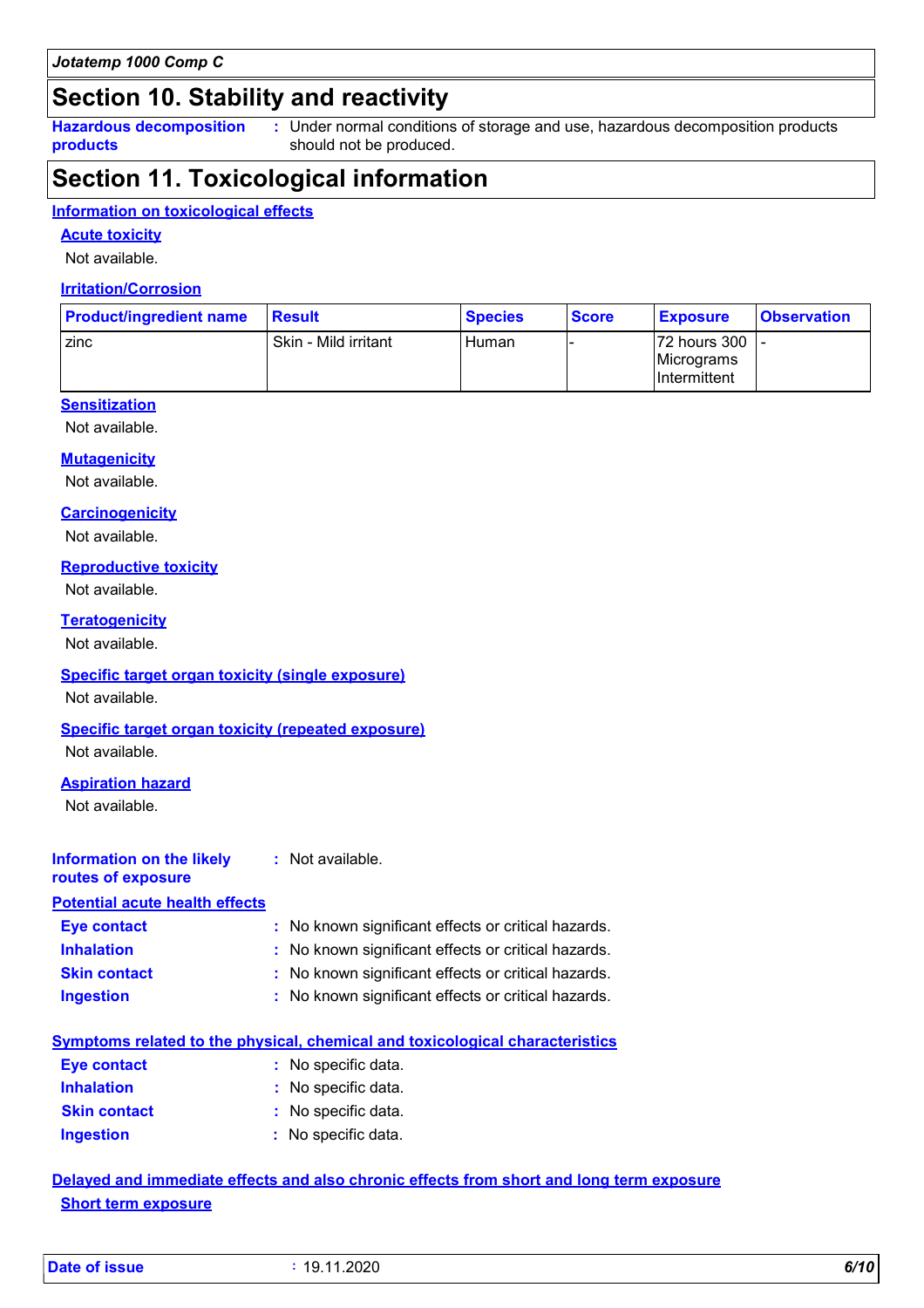### **Section 11. Toxicological information**

| <b>Potential immediate</b><br>effects             | : Not available.                                    |  |
|---------------------------------------------------|-----------------------------------------------------|--|
| <b>Potential delayed effects : Not available.</b> |                                                     |  |
| <b>Long term exposure</b>                         |                                                     |  |
| <b>Potential immediate</b><br>effects             | : Not available.                                    |  |
| <b>Potential delayed effects : Not available.</b> |                                                     |  |
| <b>Potential chronic health effects</b>           |                                                     |  |
| Not available.                                    |                                                     |  |
| <b>General</b>                                    | : No known significant effects or critical hazards. |  |
| <b>Carcinogenicity</b>                            | : No known significant effects or critical hazards. |  |
| <b>Mutagenicity</b>                               | : No known significant effects or critical hazards. |  |
| <b>Teratogenicity</b>                             | No known significant effects or critical hazards.   |  |
| <b>Developmental effects</b>                      | No known significant effects or critical hazards.   |  |
| <b>Fertility effects</b>                          | No known significant effects or critical hazards.   |  |
|                                                   |                                                     |  |

#### **Numerical measures of toxicity**

**Acute toxicity estimates**

Not available.

### **Section 12. Ecological information**

#### **Toxicity**

| <b>Product/ingredient name</b> | <b>Result</b>                    | <b>Species</b>          | <b>Exposure</b> |
|--------------------------------|----------------------------------|-------------------------|-----------------|
| <b>Zinc</b>                    | Acute LC50 330 µg/l Fresh water  | Daphnia - Daphnia magna | ∣ 48 hours      |
|                                | Acute LC50 0.78 mg/l Fresh water | Fish                    | 96 hours        |

#### **Persistence and degradability**

| <b>Product/ingredient name</b> | <b>Aquatic half-life</b> | <b>Photolysis</b> | Biodegradability |
|--------------------------------|--------------------------|-------------------|------------------|
| <b>Zinc</b>                    |                          |                   | Not readily      |

#### **Bioaccumulative potential**

Not available.

**Mobility in soil**

**Soil/water partition coefficient (Koc) :** Not available.

**Other adverse effects** : No known significant effects or critical hazards.

### **Section 13. Disposal considerations**

| : The generation of waste should be avoided or minimized wherever possible.<br><b>Disposal methods</b><br>Disposal of this product, solutions and any by-products should at all times comply<br>with the requirements of environmental protection and waste disposal legislation<br>and any regional local authority requirements. Dispose of surplus and non-<br>recyclable products via a licensed waste disposal contractor. Waste should not be<br>disposed of untreated to the sewer unless fully compliant with the requirements of<br>all authorities with jurisdiction. Waste packaging should be recycled. Incineration or<br>landfill should only be considered when recycling is not feasible. This material and |  |
|-----------------------------------------------------------------------------------------------------------------------------------------------------------------------------------------------------------------------------------------------------------------------------------------------------------------------------------------------------------------------------------------------------------------------------------------------------------------------------------------------------------------------------------------------------------------------------------------------------------------------------------------------------------------------------------------------------------------------------|--|
|-----------------------------------------------------------------------------------------------------------------------------------------------------------------------------------------------------------------------------------------------------------------------------------------------------------------------------------------------------------------------------------------------------------------------------------------------------------------------------------------------------------------------------------------------------------------------------------------------------------------------------------------------------------------------------------------------------------------------------|--|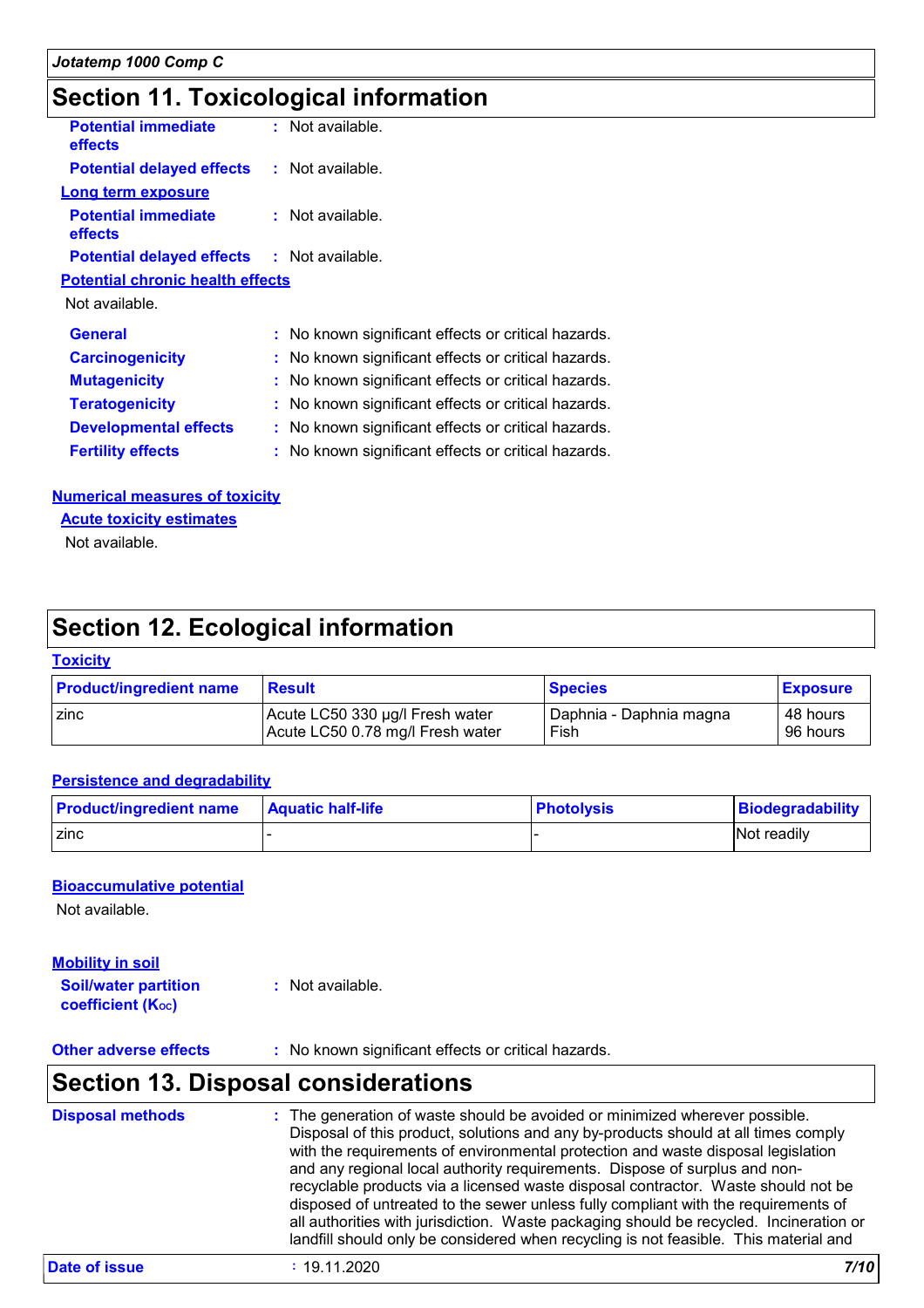### **Section 13. Disposal considerations**

its container must be disposed of in a safe way. Care should be taken when handling emptied containers that have not been cleaned or rinsed out. Empty containers or liners may retain some product residues. Avoid dispersal of spilled material and runoff and contact with soil, waterways, drains and sewers.

Do not allow to enter drains or watercourses. Material and/or container must be disposed of as hazardous waste.

### **Section 14. Transport information**

|                                      | <b>TDG</b><br><b>Classification</b>                                               | <b>DOT</b><br><b>Classification</b>                                               | <b>ADR/RID</b>                                                                    | <b>IMDG</b>                                                                       | <b>IATA</b>                                                                       |
|--------------------------------------|-----------------------------------------------------------------------------------|-----------------------------------------------------------------------------------|-----------------------------------------------------------------------------------|-----------------------------------------------------------------------------------|-----------------------------------------------------------------------------------|
| <b>UN number</b>                     | <b>UN3077</b>                                                                     | <b>UN3077</b>                                                                     | <b>UN3077</b>                                                                     | <b>UN3077</b>                                                                     | <b>UN3077</b>                                                                     |
| <b>UN proper</b><br>shipping name    | Environmentally<br>hazardous<br>substance, solid,<br>n.o.s. (zinc, zinc<br>oxide) | Environmentally<br>hazardous<br>substance, solid,<br>n.o.s. (zinc, zinc<br>oxide) | Environmentally<br>hazardous<br>substance, solid,<br>n.o.s. (zinc, zinc<br>oxide) | Environmentally<br>hazardous<br>substance, solid,<br>n.o.s. (zinc, zinc<br>oxide) | Environmentally<br>hazardous<br>substance, solid,<br>n.o.s. (zinc, zinc<br>oxide) |
| <b>Transport</b><br>hazard class(es) | 9<br>¥∠                                                                           | 9                                                                                 | 9                                                                                 | 9                                                                                 | 9                                                                                 |
| <b>Packing group</b>                 | III                                                                               | $\mathbf{III}$                                                                    | III                                                                               | $\mathbf{III}$                                                                    | $\mathbf{III}$                                                                    |
| <b>Environmental</b><br>hazards      | Yes.                                                                              | Yes.                                                                              | Yes.                                                                              | Yes.                                                                              | Yes.                                                                              |

| <b>Additional information</b> |                                                                                                                                                                                                                                                                                                                                                                                                                                                                                                                    |
|-------------------------------|--------------------------------------------------------------------------------------------------------------------------------------------------------------------------------------------------------------------------------------------------------------------------------------------------------------------------------------------------------------------------------------------------------------------------------------------------------------------------------------------------------------------|
| <b>TDG Classification</b>     | : Product classified as per the following sections of the Transportation of Dangerous<br>Goods Regulations: 2.43-2.45 (Class 9), 2.7 (Marine pollutant mark).<br>Non-bulk packages of this product are not regulated as dangerous goods when<br>transported by road or rail.                                                                                                                                                                                                                                       |
| <b>DOT Classification</b>     | : Non-bulk packages of this product are not regulated as hazardous materials in<br>package sizes less than the product reportable quantity, unless transported by<br>inland waterway. The marine pollutant mark is not required when transported on<br>inland waterways in sizes of ≤5 L or ≤5 kg.<br>Reportable quantity 1052.6 lbs / 477.89 kg. Package sizes shipped in quantities<br>less than the product reportable quantity are not subject to the RQ (reportable<br>quantity) transportation requirements. |
| <b>ADR/RID</b>                | : Tunnel restriction code: (-)<br>Hazard identification number: 90                                                                                                                                                                                                                                                                                                                                                                                                                                                 |
| <b>IMDG</b>                   | : Emergency schedules (EmS): F-A, S-F<br>Marine pollutant: Yes.                                                                                                                                                                                                                                                                                                                                                                                                                                                    |
| <b>IATA</b>                   | : This product is not regulated as a dangerous good when transported in sizes of $\leq 5$ L<br>or $\leq$ 5 kg, provided the packagings meet the general provisions of 5.0.2.4.1,<br>5.0.2.6.1.1 and 5.0.2.8.                                                                                                                                                                                                                                                                                                       |
| <b>Marking</b>                | : The environmental hazardous / marine pollutant mark is only applicable for<br>packages containing more than 5 litres for liquids and 5 kg for solids.                                                                                                                                                                                                                                                                                                                                                            |
|                               | Special precautions for user : Transport within user's premises: always transport in closed containers that are<br>upright and secure. Ensure that persons transporting the product know what to do in<br>the event of an accident or spillage.                                                                                                                                                                                                                                                                    |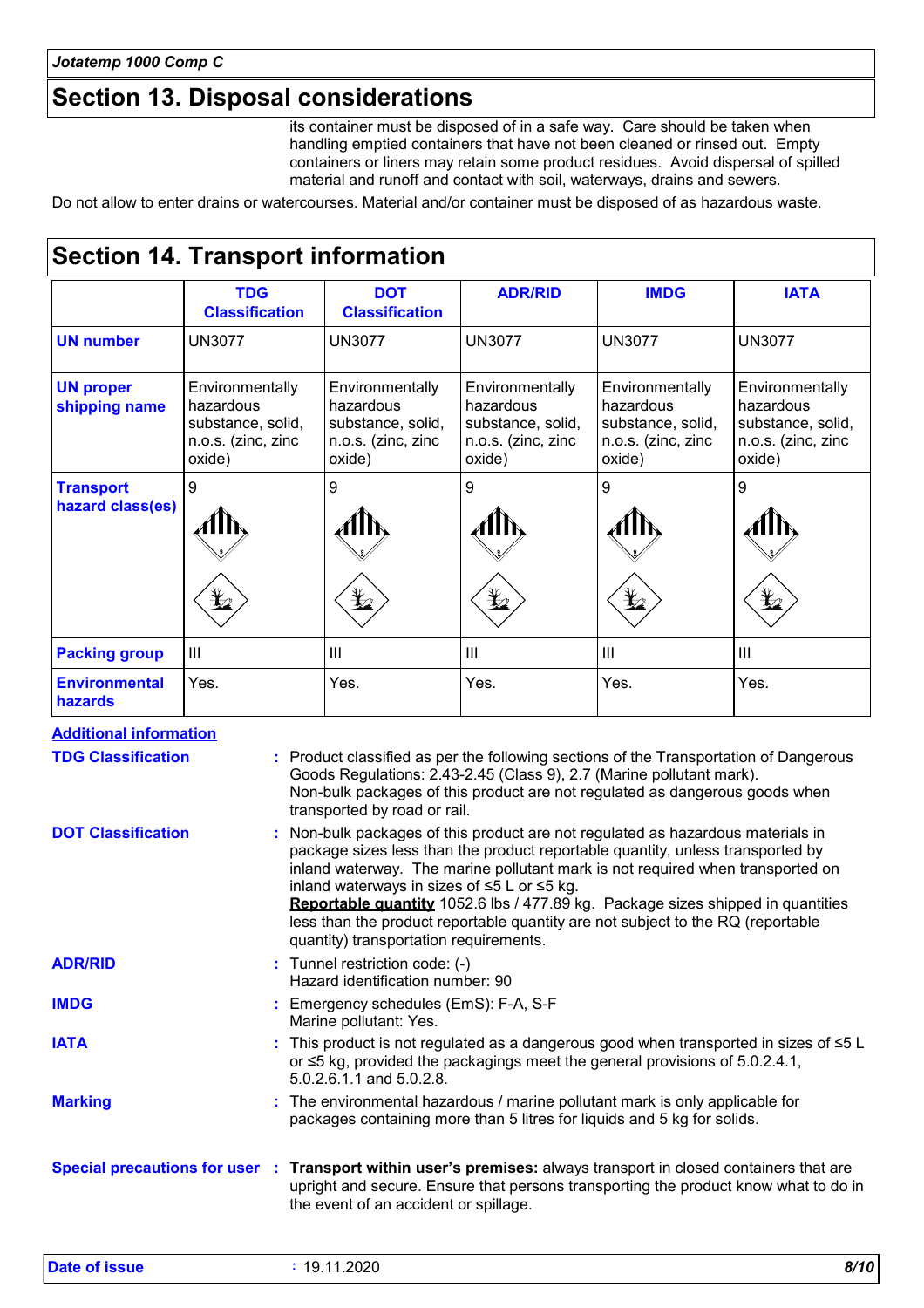### **Section 14. Transport information**

**Transport in bulk according :** Not available. **to Annex II of MARPOL and the IBC Code**

### **Section 15. Regulatory information**

#### **Canadian lists**

| <b>Canadian NPRI</b>                                                                                                                             | : The following components are listed: zinc (and its compounds); zinc (and its<br>compounds) |
|--------------------------------------------------------------------------------------------------------------------------------------------------|----------------------------------------------------------------------------------------------|
| <b>CEPA Toxic substances</b>                                                                                                                     | : None of the components are listed.                                                         |
| <b>Canada inventory</b>                                                                                                                          | : Not determined.                                                                            |
| <b>International requlations</b>                                                                                                                 |                                                                                              |
|                                                                                                                                                  | <b>Chemical Weapon Convention List Schedules I, II &amp; III Chemicals</b>                   |
| Not listed.                                                                                                                                      |                                                                                              |
| <b>Montreal Protocol</b>                                                                                                                         |                                                                                              |
| Not listed.                                                                                                                                      |                                                                                              |
| <b>Stockholm Convention on Persistent Organic Pollutants</b>                                                                                     |                                                                                              |
| Not listed.                                                                                                                                      |                                                                                              |
| <b>Rotterdam Convention on Prior Informed Consent (PIC)</b>                                                                                      |                                                                                              |
| Not listed.                                                                                                                                      |                                                                                              |
| <b>UNECE Aarhus Protocol on POPs and Heavy Metals</b>                                                                                            |                                                                                              |
| Not listed.                                                                                                                                      |                                                                                              |
| <b>Inventory list</b>                                                                                                                            |                                                                                              |
| <b>Australia</b>                                                                                                                                 | : All components are listed or exempted.                                                     |
| <b>China</b>                                                                                                                                     | Not determined.                                                                              |
| <b>Europe</b>                                                                                                                                    | Not determined.                                                                              |
| <b>Japan</b>                                                                                                                                     | Japan inventory (ENCS): Not determined.<br>Japan inventory (ISHL): Not determined.           |
| <b>Malaysia</b>                                                                                                                                  | : Not determined                                                                             |
| <b>New Zealand</b>                                                                                                                               | Not determined.                                                                              |
| <b>Philippines</b>                                                                                                                               | Not determined.                                                                              |
| <b>Republic of Korea</b>                                                                                                                         | Not determined.                                                                              |
| <b>Taiwan</b>                                                                                                                                    | Not determined.                                                                              |
| <b>Turkey</b>                                                                                                                                    | Not determined.                                                                              |
| <b>United States</b>                                                                                                                             | : Not determined.                                                                            |
| $\mathsf{O}_{\mathsf{A}}$ at $\mathsf{A}\mathsf{A}\mathsf{A}$ $\mathsf{A}\mathsf{A}$ and $\mathsf{A}\mathsf{B}$ are set $\mathsf{A}\mathsf{B}$ . |                                                                                              |

### **Section 16. Other information**

| <b>History</b>                    |                                                                                                                                                                                                                                                                                                                                                                                                                                                                      |
|-----------------------------------|----------------------------------------------------------------------------------------------------------------------------------------------------------------------------------------------------------------------------------------------------------------------------------------------------------------------------------------------------------------------------------------------------------------------------------------------------------------------|
| Date of printing                  | : 19.11.2020                                                                                                                                                                                                                                                                                                                                                                                                                                                         |
| Date of issue/Date of<br>revision | : 19.11.2020                                                                                                                                                                                                                                                                                                                                                                                                                                                         |
| Date of previous issue            | : 27.01.2020                                                                                                                                                                                                                                                                                                                                                                                                                                                         |
| <b>Version</b>                    |                                                                                                                                                                                                                                                                                                                                                                                                                                                                      |
| <b>Key to abbreviations</b>       | $\therefore$ ATE = Acute Toxicity Estimate<br><b>BCF</b> = Bioconcentration Factor<br>GHS = Globally Harmonized System of Classification and Labelling of Chemicals<br>IATA = International Air Transport Association<br>IBC = Intermediate Bulk Container<br><b>IMDG = International Maritime Dangerous Goods</b><br>LogPow = logarithm of the octanol/water partition coefficient<br>MARPOL = International Convention for the Prevention of Pollution From Ships, |